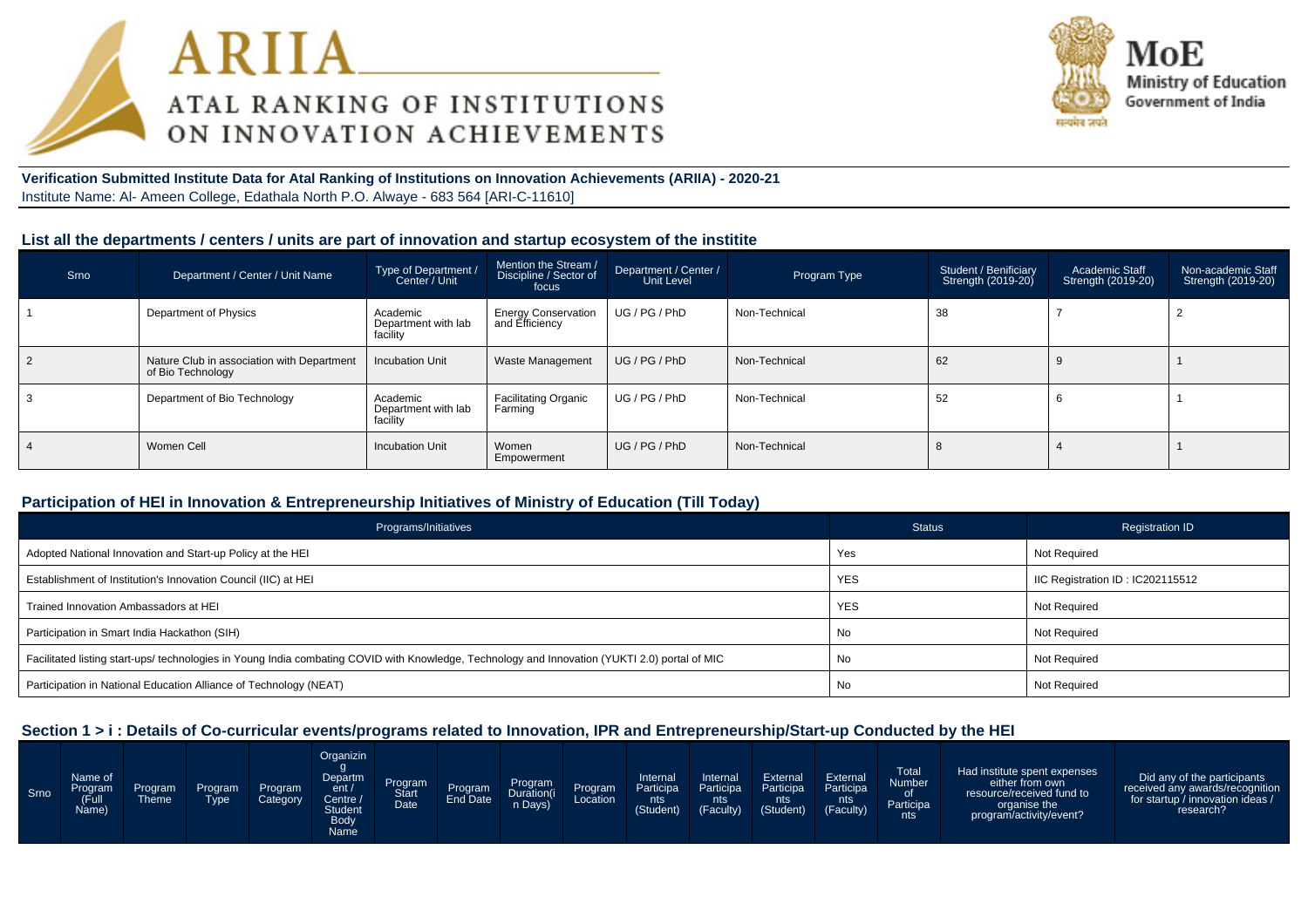| $\mathbf{1}$   | TRAININ<br>G ON<br><b>MUSHR</b><br><b>OOM</b><br><b>CULTIVA</b><br><b>TION</b>                | Entrepre<br>neurship/<br>Startup <sup>'</sup> | Training      | Institute<br>Lead<br>Activity | DEPART<br>MENT<br>OF BIO-<br>TECHNO<br>LOGY                               | 18-03-20<br>$20$<br>00:00:00 | 19-03-20<br>20<br>00:00:00 | $\overline{2}$ | Within<br>Campus | 95  | 6              | $\overline{0}$ | $\Omega$     | 101 | No        | No |
|----------------|-----------------------------------------------------------------------------------------------|-----------------------------------------------|---------------|-------------------------------|---------------------------------------------------------------------------|------------------------------|----------------------------|----------------|------------------|-----|----------------|----------------|--------------|-----|-----------|----|
| $\overline{2}$ | <b>TRAININ</b><br>G ON<br>VERMI<br>COMPO<br><b>STING</b><br>UNIT                              | Entrepre<br>neurship/<br>Startup              | Training      | Institute<br>Lead<br>Activity | DEPART<br>MENT<br>OF BIO-<br>TECHNO<br>LOGY                               | 24-02-20<br>20<br>00:00:00   | 24-02-20<br>20<br>00:00:00 | $\overline{1}$ | Within<br>Campus | 20  | 20             | $\mathbf{0}$   | $\mathbf{0}$ | 40  | <b>No</b> | No |
| 3              | TRAININ<br>G ON<br>BACTERI<br>AL<br>COMPO<br><b>ST</b>                                        | Entrepre<br>neurship/<br>Startup <sup>'</sup> | Worksho<br>p  | Institute<br>Lead<br>Activity | DEPART<br>MENT<br>OF BIO-<br>TECHNO<br>LOGY                               | 11-01-20<br>20<br>00:00:00   | 11-01-20<br>20<br>00:00:00 | $\mathbf{1}$   | Within<br>Campus | 18  | 6              | $\mathbf{0}$   | $\mathbf 0$  | 24  | No        | No |
| $\overline{4}$ | TRAININ<br>G ON<br>ENERGY<br>EFFICIE<br><b>NT</b><br>BULBS<br>AND<br><b>TUBES</b>             | Entrepre<br>neurship/<br>Startup              | Worksho       | Institute<br>Lead<br>Activity | DEPART<br>MENT<br>OF<br>PHYSIC<br>S                                       | 30-12-20<br>19<br>00:00:00   | 30-12-20<br>19<br>00:00:00 | $\mathbf{1}$   | Within<br>Campus | 23  | $\overline{4}$ | $\mathbf 0$    | $\mathbf 0$  | 27  | No        | No |
| 5              | <b>HANDS</b><br>TRAININ<br>G ON<br>CANDLE<br><b>MAKING</b>                                    | Entrepre<br>neurship/<br>Startup              | Worksho<br>p  | Institute<br>Lead<br>Activity | DEPART<br>MENT<br>OF<br>CHEMIS<br><b>TRY</b>                              | 10-02-20<br>20<br>00:00:00   | 15-02-20<br>20<br>00:00:00 | 6              | Within<br>Campus | 240 | $\overline{4}$ | $\overline{0}$ | $\mathbf 0$  | 244 | No        | No |
| 6              | AWARE<br>NESS<br>PROGRA<br>MME ON<br>INTELLE<br>CTUAL<br>PROPER<br><b>TY</b><br><b>RIGHTS</b> | <b>IPR</b>                                    | Awarene<br>SS | Institute<br>Lead<br>Activity | DEPART<br>MENT<br>OF<br>BUSINE<br>SS<br>ADMINIS<br>TRATIO<br>$\mathsf{N}$ | 26-08-20<br>19<br>00:00:00   | 26-08-20<br>19<br>00:00:00 | $\mathbf{1}$   | Within<br>Campus | 46  | $\overline{4}$ | $\mathbf{0}$   | $\mathbf{0}$ | 50  | No        | No |
| $\overline{7}$ | <b>HANDS</b><br>ON<br><b>TRAININ<br/>G ON<br/>DIGITAL<br/>MARKET</b><br><b>ING</b>            | Entrepre<br>neurship/<br>Startup <sup>'</sup> | Training      | Institute<br>Lead<br>Activity | DEPART<br>MENT<br>OF<br>BUSINE<br>SS<br>ADMINIS<br><b>TRATIO</b><br>N     | 27-02-20<br>20<br>00:00:00   | 27-02-20<br>20<br>00:00:00 | $\mathbf{1}$   | Within<br>Campus | 120 | $\overline{4}$ | $\overline{0}$ | $\mathbf 0$  | 124 | No        | No |

# **Section 1 > i : Details of Co-curricular events/programs related to Innovation, IPR and Entrepreneurship/Start-up Conducted by the HEI**

Section 1 > ii : Details of Students, Faculties/Staff Participation/Representation in Co-curricular events/programs related to Innovation, IPR and Entrepreneurship/Start-up<br>at the State, National and (or) International Lev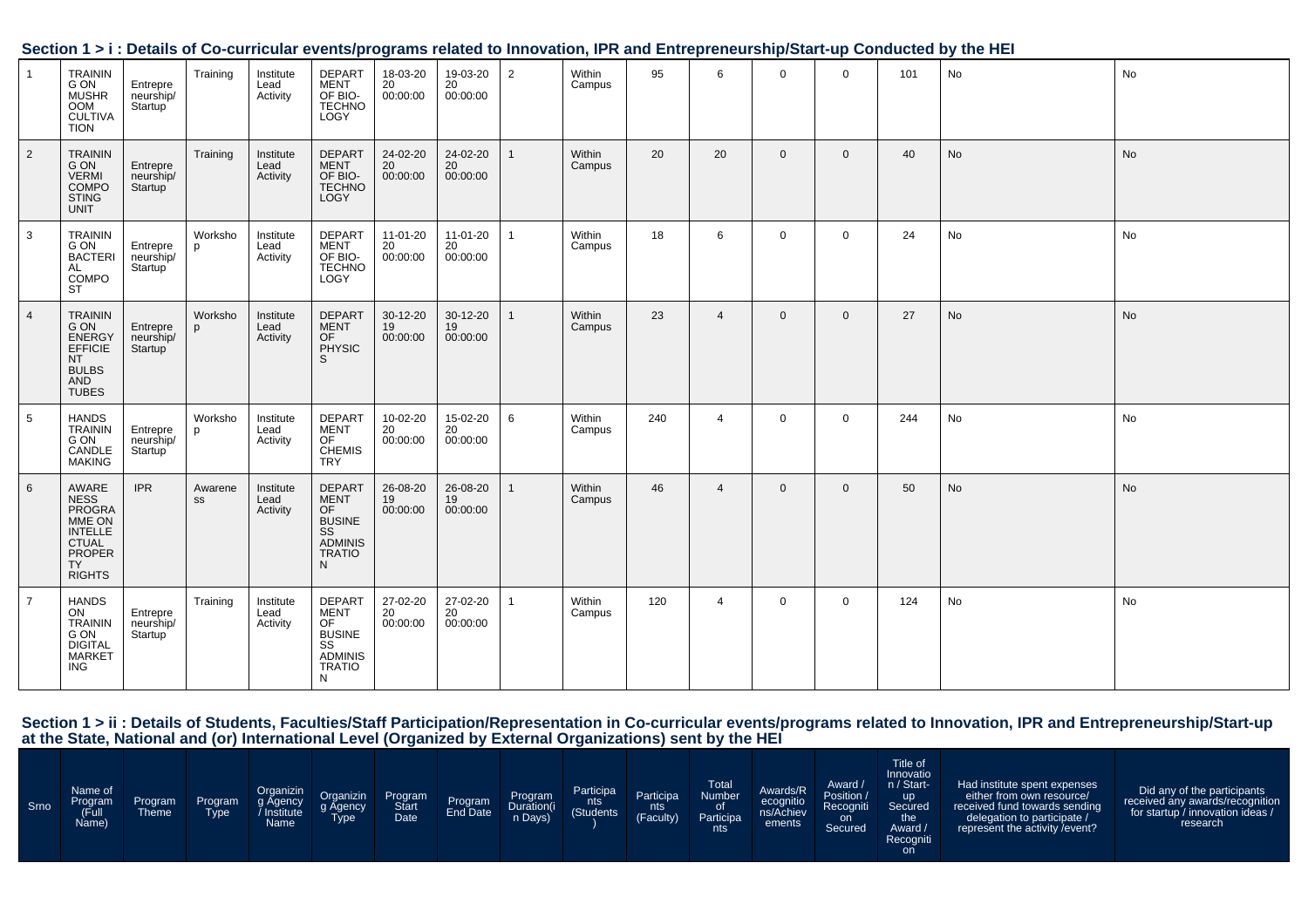#### Section 1 > ii : Details of Students, Faculties/Staff Participation/Representation in Co-curricular events/programs related to Innovation, IPR and Entrepreneurship/Start-up **at the State, National and (or) International Level (Organized by External Organizations) sent by the HEI**

|   | <b>BEYOND</b><br><b>THE</b><br><b>CLASS</b><br><b>ROOM</b> | Entrepre<br>neurship/<br>Startup | Exhibition | <b>DISTRIC</b><br><b>INDUST</b><br><b>RIES</b><br><b>CENTRE</b>                             | Govt.<br>Agency<br>(State) | 20-12-20<br>19<br>00:00:00 | 23-12-20<br>19<br>00:00:00 | 30 | 34 | No | $--$  | $- - -$ | 3000<br>TotalTotal<br>Expense<br>Amount<br>Incurred by<br>Institute? (In<br>Rupees) | No |
|---|------------------------------------------------------------|----------------------------------|------------|---------------------------------------------------------------------------------------------|----------------------------|----------------------------|----------------------------|----|----|----|-------|---------|-------------------------------------------------------------------------------------|----|
| 2 | <b>ENLIGHT</b><br>2019                                     | Innovatio<br>n                   | Exhibition | <b>DISTRIC</b><br><b>INDUST</b><br><b>RIES</b><br><b>CENTRE</b><br>ERNAKU<br>LAM,<br>KERALA | Govt.<br>Agency<br>(State) | 28-01-20<br>20<br>00:00:00 | 30-01-20<br>20<br>00:00:00 | -8 |    | No | $---$ | $---$   | 5000<br>TotalTotal<br>Expense<br>Amount<br>Incurred by<br>Institute? (In<br>Rupees) | No |

# **Section 2 > i : List the Academic Programs on Innovation, IPR and Entrepreneurship Development Offered During the Academic Period (2019-20)**

| Srno      | <b>Title of Course/Subject</b><br>Offered                          | Program Theme            | <b>Type of Course</b>                 | Course Offering<br>Department/Centr<br>e/Unit Name | Level of<br>Course                                                              | Program<br><b>Start Date</b> | Program End<br><b>Date</b> | Program<br>Duration(in Days) | Mode of Delivery | <b>Total Numbers of</b><br>Participants | <b>Total Numbers of</b><br>Contact Hours of Course<br>(Minimum 30 Contact<br>hours) |
|-----------|--------------------------------------------------------------------|--------------------------|---------------------------------------|----------------------------------------------------|---------------------------------------------------------------------------------|------------------------------|----------------------------|------------------------------|------------------|-----------------------------------------|-------------------------------------------------------------------------------------|
|           | ENTREPRENEURSHIP                                                   | Entrepreneurship/Startup | Elective/Core<br><b>Credit Course</b> | <b>Credit Course</b><br>(Compulsory)               | <b>DEPARTME</b><br>NT OF<br><b>BUSINESS</b><br><b>ADMINISTR</b><br><b>ATION</b> | 09-12-2019                   | 31-03-2020                 | 114                          | Offline          | 46                                      | 90                                                                                  |
| $\vert$ 2 | <b>INTELLECTUAL</b><br>PROPERTY RIGHTS AND<br>INDUSTRIAL RELATIONS | <b>IPR</b>               | Elective/Core<br><b>Credit Course</b> | <b>Credit Course</b><br>(Compulsory)               | <b>DEPARTME</b><br>NT OF<br><b>BUSINESS</b><br><b>ADMINISTR</b><br><b>ATION</b> | 03-06-2019                   | 07-10-2019                 | 127                          | Offline          | 40                                      | 90                                                                                  |
| 3         | ENTREPRENEURSHIP                                                   | Entrepreneurship/Startup | Elective/Core<br><b>Credit Course</b> | <b>Credit Course</b><br>(Compulsory)               | DEPARTME<br>NT OF<br><b>COMMUNIC</b><br>ATIVE<br><b>ENGLISH</b>                 | 09-12-2019                   | 31-03-2020                 | 114                          | Offline          | 35                                      | 72                                                                                  |

#### Section 2 > ii : List the Employment Generation Skill Development Programs Organized by the HEI on Innovation, IPR and Entrepreneurship Development During the **Academic Period (2019-20)**

| Srno <sup>1</sup> | Title of the Training Program                             | <b>Program Theme</b> | <b>Type of Course</b>                                | Course Offering<br>Department/Centre/<br>Unit Name        | Program Start<br>Date | Program End<br><b>Date</b> | Program<br>Duration(in<br>Days) | Mode of Delivery | <b>Total Numbers of</b><br>Participants | <b>Total Numbers of Contact</b><br>Hours of Course (Minimum<br>30 Contact hours) |
|-------------------|-----------------------------------------------------------|----------------------|------------------------------------------------------|-----------------------------------------------------------|-----------------------|----------------------------|---------------------------------|------------------|-----------------------------------------|----------------------------------------------------------------------------------|
|                   | OPEN FORUM ON<br>' INTELLECTUAL PROPERTY<br><b>RIGHTS</b> | <b>IPR</b>           | Employment<br><b>Generation Training</b><br>Programs | <b>DEPARTMENT OF</b><br><b>BUSINESS</b><br>ADMINISTRATION | 26-08-2019            | 29-08-2019                 |                                 | Offline          | 46 30                                   |                                                                                  |

#### Section 2 > iii : List the Full Time Faculties had with a Degree (UG/PG/PhD) in Innovation/IPR/Entrepreneurship and (or) Received Specialized Training program of I&E, IPR **(MDP, EDP, FDP, Short-term Certificate Course, of minimum 30 hours Duration) conducted by various State, Central Govt. agencies, and Knowledge Agencies in theAcademic Period (2019-20)**

**No Data Flled!**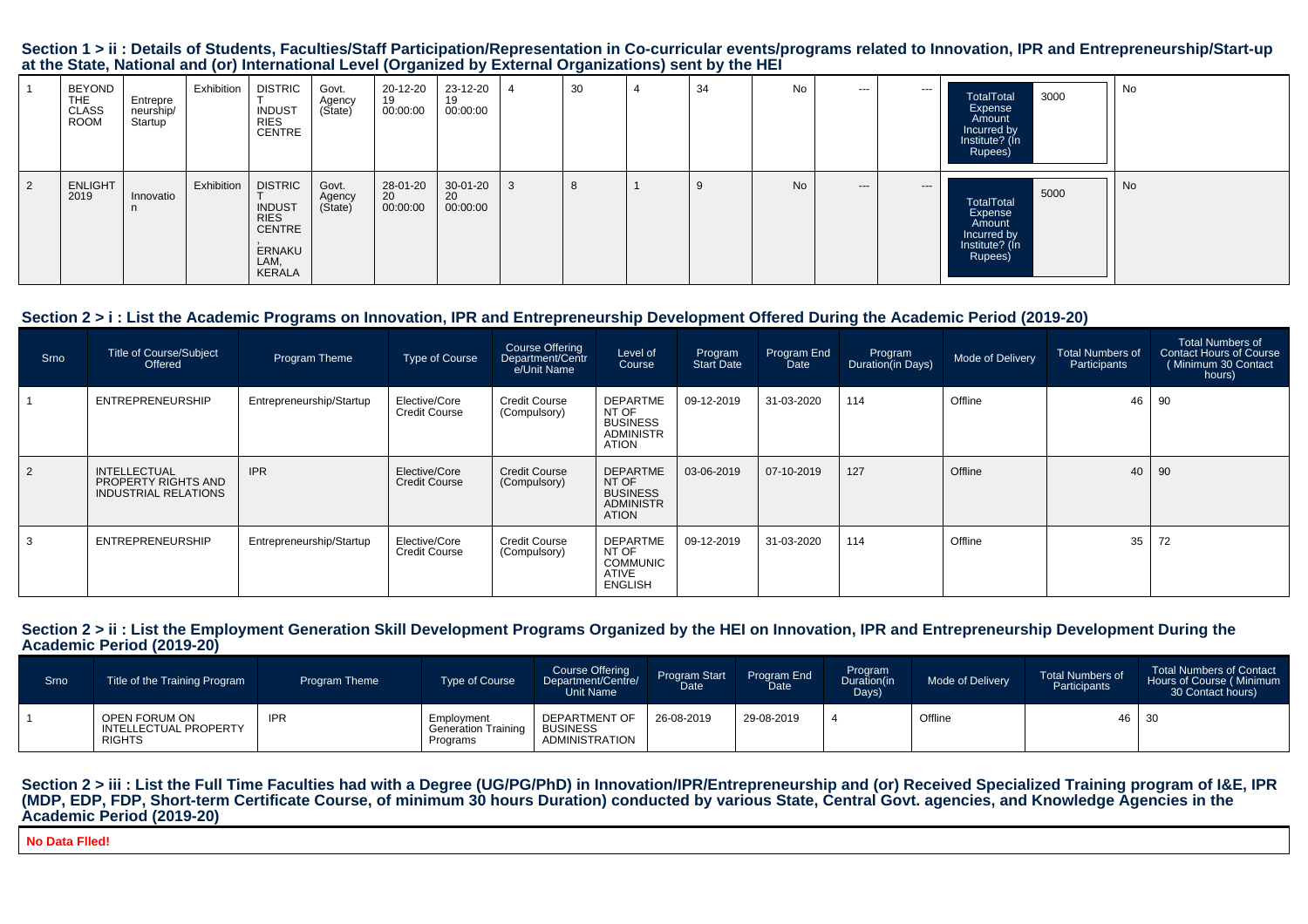#### **Section 3 > i : List Idea/Innovation Centric Student Clubs Are Functional at the HEI with Access to Co-working Space/Work-stations for Students with Facilities &Equipment Available to promote and Support Innovation, Entrepreneurship and IPR Activities in Campus**

| Srno | Name of Student Club                 | Type of Club | Year of Establishment | <b>Type of Facilities</b><br>Available at the Club | <b>Student Club</b><br>with Access to<br>Other I&E<br>Facilities at the<br><b>HEI</b> | No of<br>Programs/Activiti<br>es Organized by<br>the Student Club<br>During the AY<br>2019-20 | <b>Student Club</b><br><b>Team Lead</b><br>Name | <b>Student Club Team</b><br>Lead Email | <b>Student Club Team</b><br>Lead Phone |
|------|--------------------------------------|--------------|-----------------------|----------------------------------------------------|---------------------------------------------------------------------------------------|-----------------------------------------------------------------------------------------------|-------------------------------------------------|----------------------------------------|----------------------------------------|
|      | ENTREPRENEURSHIP<br>DEVELOPMENT CLUB | Idea Club    | 2013                  | Co-working Space                                   | Pre-Incubation<br>Unit                                                                |                                                                                               | NIDINA SOOFI                                    | soofinidina@gmail.com                  | 8590530144                             |

#### Section  $3 > i$  i > a : List the Pre-Incubation Facility (Tinkering Lab/Makers' Space/Design Centre/New Gen IEDC/IEDC/EDC/Innovation Centre/Startup Cell) (>= 600 Sq. Ft. **Floor Area)**

**No Data Flled!**

## **Section 3 > ii > b : List the Centre of Excellence (CoE) Facilities with Advance Tools and Equipment at the HEI (>= 1000 Sq. Ft. Floor Area)**

| Srno | Name of CoE Facility                                                                         | Year of<br>Establishment | CoE with Access<br>to Other I&E<br>Facilities at the<br>HEI. | Name of the<br>Funding<br>Schemes<br>Available with<br>CoE, if any<br>(Optional) | <b>Facility Details</b>                                                                                                                                                      | <b>Total Nos of</b><br>Dedicated<br>Executive/Manag<br>ement team<br>Strength<br>Engaged at the<br>Facility | Had the CoE Provided any<br>Funding Support for<br>Idea/Prototype/Innovation<br>Development and<br>implementation during the<br>Financial Year 2019-20? | Had institute Generated Income<br>either from Services Offered by CoE<br>Centre/Facilities? | Had institute spent expenses<br>either from own<br>resource/received fund towards<br>Establishment/Operation of<br>CoE Centre/Facilities? |
|------|----------------------------------------------------------------------------------------------|--------------------------|--------------------------------------------------------------|----------------------------------------------------------------------------------|------------------------------------------------------------------------------------------------------------------------------------------------------------------------------|-------------------------------------------------------------------------------------------------------------|---------------------------------------------------------------------------------------------------------------------------------------------------------|---------------------------------------------------------------------------------------------|-------------------------------------------------------------------------------------------------------------------------------------------|
|      | ALAMENIAN<br><b>INNOVATION AND</b><br><b>BUSINESS</b><br><b>INCUBATION CENTRE</b><br>(AIBIC) | 2019                     | Pre-<br>Incubation, Stude<br>nt Clubs                        |                                                                                  | <b>ASHIN</b><br>Facility<br>AZ<br>Incharge<br>Name<br>ashina<br>Facility<br>zakeer<br>Incharge<br>@gmai<br>Email<br>I.com<br>82818<br>Facility<br>16725<br>Incharge<br>Phone |                                                                                                             | No                                                                                                                                                      | No                                                                                          | No                                                                                                                                        |

## **Section 3 > ii > c : List the Incubation Facilities at the HEI (>= 1500 Sq. Ft. Floor Area)**

**No Data Flled!**

# **Section 3 > ii > d : List the Innovation Park/Research Park Facilities at the HEI (>= 5000 Sq. Ft. Floor Area)**

**No Data Flled!**

# **Section 3 > ii > e : List the IPR Cell/Technology Transfer Centre Facilities at the HEI**

**No Data Flled!**

**Section 3 > iii > a : Provide detail list of Faculties as Mentor to help Ideas/Innovations/Startups**

**No Data Flled!**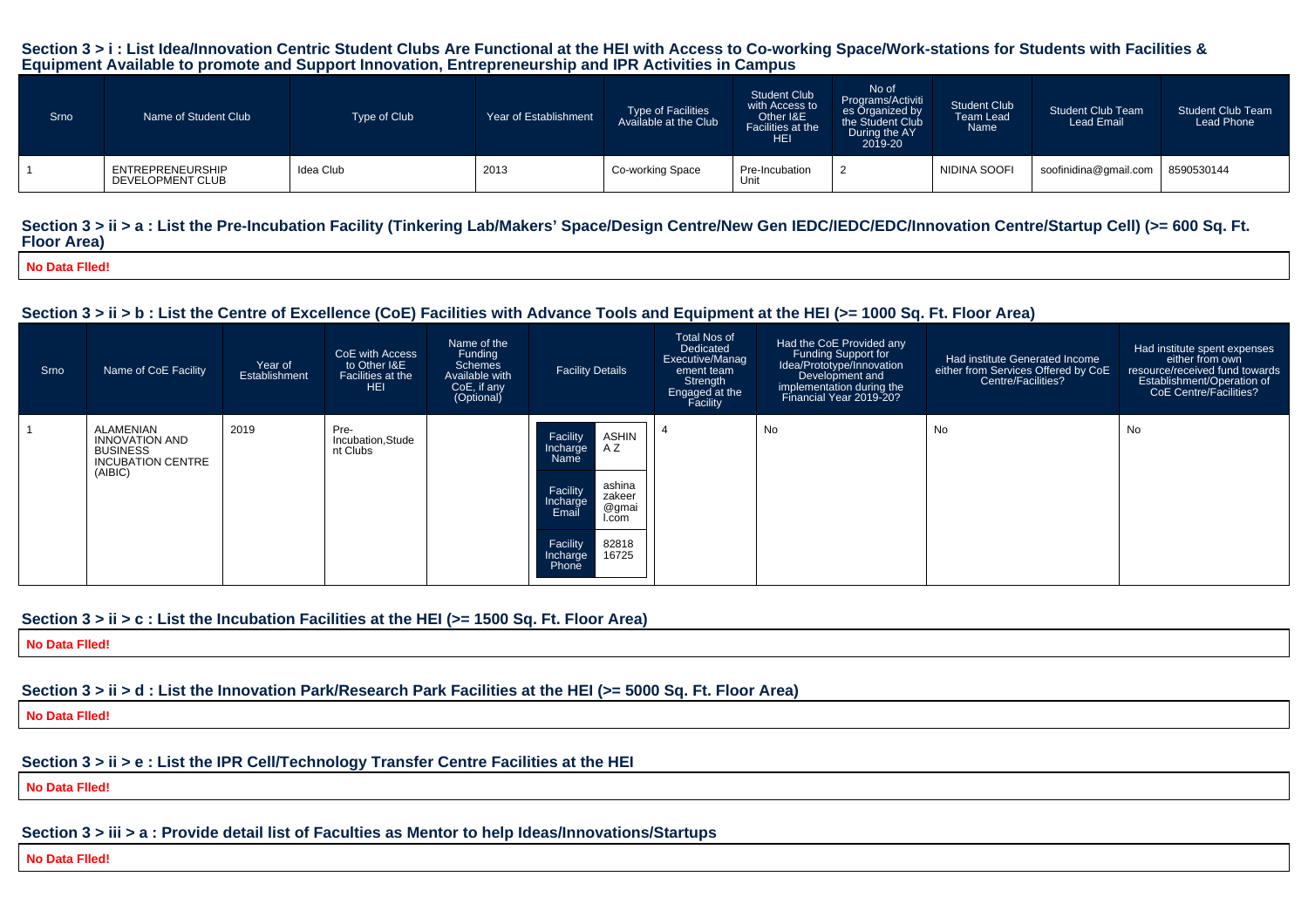#### **Section 3 > iii > b : Provide detail list of External Experts/Agencies engaged as Mentor to help Ideas/Innovations/Startups**

#### **No Data Flled!**

**Section 4 : List all the Innovations Generated Developed, Completed and Implemented in Ground with Support of Pre-incubation & Incubation facilities at the HEI andRecognitions Received**

**No Data Flled!**

**Section 5 : List all the Ventures/Startups/SME Units Established with Support of Pre-incubation & Incubation facilities at the HEI**

**No Data Flled!**

**Section 7 > i : List all the Collaborations with External Agencies and Co-Creation of I&E Activities by the HEI**

**No Data Flled!**

**Section 8 > ii : List the IPs Filed/Published/Granted (Copyright & Designs Only) by the HEI as an Applicant / Co-applicant / Co-owner**

**No Data Flled!**

**Section 8 > iii : List the IP (Patents only) Filed by the HEI as Applicant / Co-applicant / Co-owner**

**No Data Flled!**

**Section 8 > v : List the IPs hold by the Innovation teams/Startups Incubated at the Pre-incubation/incubation Unit of the HEI**

**No Data Flled!**

**Section 8 > vi : List the IP Commercialized/Transferred Published & Granted to HEI as Co-applicant/Co-owner**

**No Data Flled!**